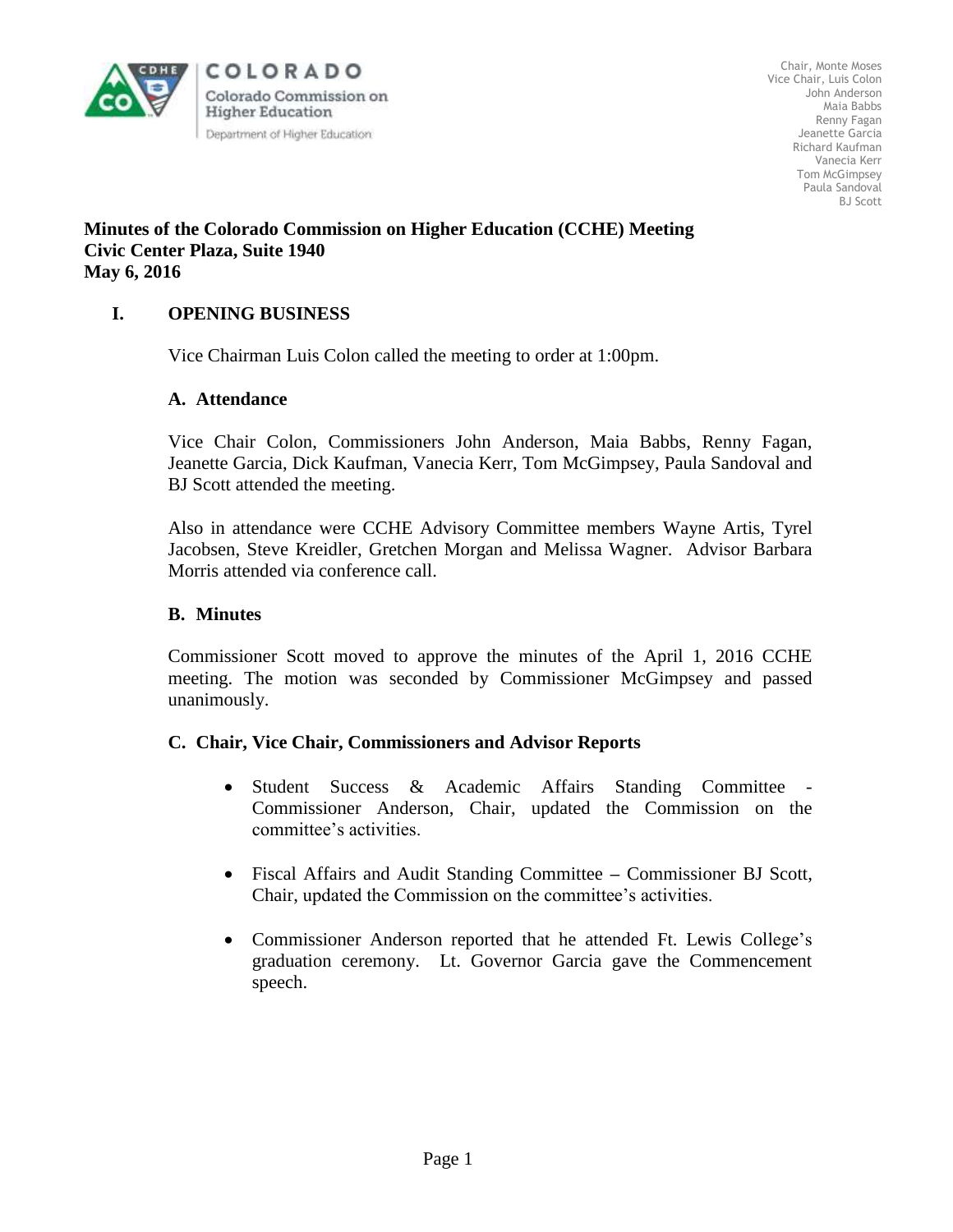# **D. Acting Executive Director Report**

Jennifer Sobanet, Acting Executive Director, reported the following:

- $\circ$  On June 9<sup>th</sup>, there will be a USA Funds breakfast, featuring a presentation by Brandon Busteed, for Commissioners, CEOs and other stakeholders at the Denver Sheraton.
- $\degree$  The Annual CCHE Retreat will be held on August 4<sup>th</sup> and 5<sup>th</sup> at Adams State University in Alamosa.
- o DHE has three goals for the Governor's initiative "Vision 2018 Grow the Middle Class":
	- Close the attainment gap at least by half by 2025
	- Make college affordable/"Don't Lose Ground" on current graduation numbers
	- Increase the number of Colorado adults who are in college or have a postsecondary credential, certificate or degree.
- o It is reporting season again. Moving forward, the Research and Data Team will be creating a dialogue with CCHE and not just reporting.
- o The National Council for State Authorization Reciprocity Agreement (SARA) will vote on Colorado's renewal at its next board meeting. Currently there are 38 Colorado institutions participating, 22 public (11 of which are community colleges) and 16 private institutions. SARA is a national effort to standardize the regulations for institutions offering distance education courses and programs.

# **E. Public Comment**

Several members of the Colorado Education Association (CEA) testified against Commission approval of the Relay Graduate School of Education agenda item. Many of the concerns expressed centered on programmatic design, the institutions alignment with non-traditional public schools and faculty qualifications.

# **II. Consent Items**

- **A. Recommend Approval of Bachelor of Science Degrees in Environmental Engineering and Computer Engineering at Metropolitan State University of Denver –** Dr. Ian Macgillivray
- **B. Recommend Approval of Master of Science in Computational Linguistics, Analytics, Search and Informatics at University of Colorado Boulder –** Dr. Ian Macgillivray
- **C. Recommend Approval of the Culturally and Linguistically Diverse Bilingual Education Specialist Endorsement at the University of Colorado Denver –** Dr. Robert Mitchell
- **D. Recommend Approval of Master of Science in Applied Sport Psychology at Adams State University –** Dr. Ian Macgillivray
- **E. Degree Authorization Act – Request for the Renewal of Authorization for SUM Bible College and Theological Seminary –** Heather DeLange

 Commissioner Kaufman moved to approve consent items A through E. The motion was seconded by Commissioner McGimpsey and unanimously passed.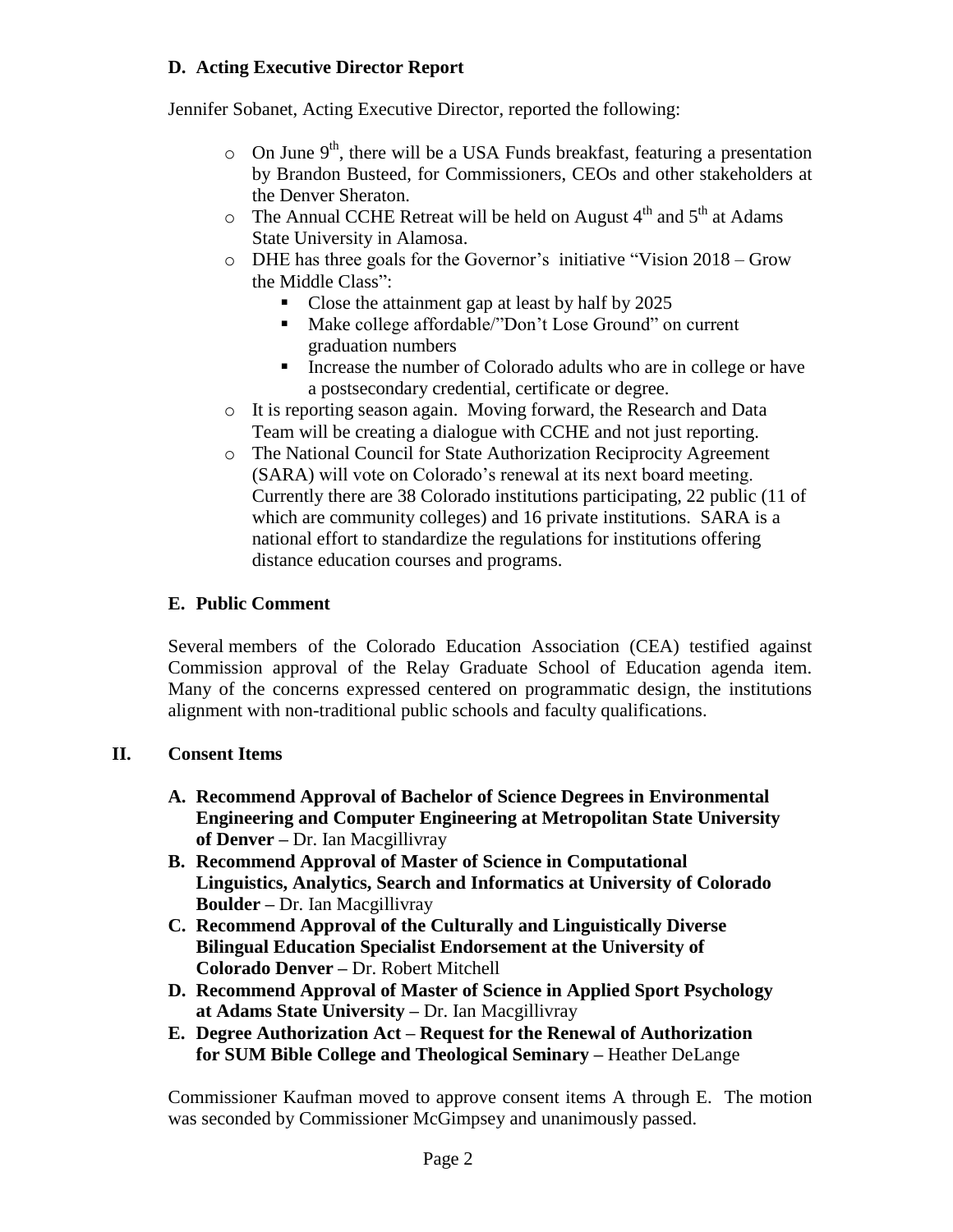## **III. Presentations**

In order to provide context to the Commissioners as they embark on their summer work to develop the fiscal year (FY) 2017-18, budget request staff organized three presentations [\(hyperlink to the presentations\):](http://highered.colorado.gov/CCHE/Meetings/2016/may/May0616_Material.html)

- *National Higher Education Finance Landscape* Andy Carlson, Senior Policy Analyst State Higher Education Officers Association
- *State Economic and Budget Outlook* Eric Scheminske, Deputy Director Governor's Office of State Planning and Budgeting
- *Institutional Perspectives on Higher Education Finance and Evolving Business Models*

Steve Kreidler, Vice President for Administration & Finance Metropolitan State University of Denver

Following the presentations, Diane Duffy, CFO, facilitated a conversation with the Commission on their reaction to the information presented.

### **IV. Discussion Items**

- **A. FY17-18 Budget Development Process and Calendar – Todd Haggerty, Tonya Covarrubias, Andrew Rauch, Cat Olukotun –**Todd Haggerty, Lead Finance Analyst, provided the Commission with an overview of the proposed tasks and timeline associated with the development of the annual General Fund request, funding allocations to governing boards, tuition recommendations, financial aid allocations, and capital construction priority list for fiscal year (FY) 2017-18. Mr. Haggerty noted that it is staff's goal that aligning the major elements of higher education financing policy – *appropriations, tuition, capital construction, and financial aid* – will ensure that the Commission's fiscal policies are aligned to address college affordability and student access and success. Mr. Haggerty also asked the Commission to begin thinking about alternative revenue sources to help the Commission reach Master Plan Goal #4; Develop resources, through increases in state funding, that will allow public institutions of higher education to meet projected enrollment demands while promoting affordability, accessibility and efficiency.
- **B. Legislative Update –** Kachina Weaver, Chief Policy Officer, provided an update on the status of legislation affecting higher education that was introduced during the 2016 legislative session. Ms. Weaver will provide the Commission with a comprehensive list of enacted legislation impacting higher education following the conclusion of the session on May  $11^{th}$ .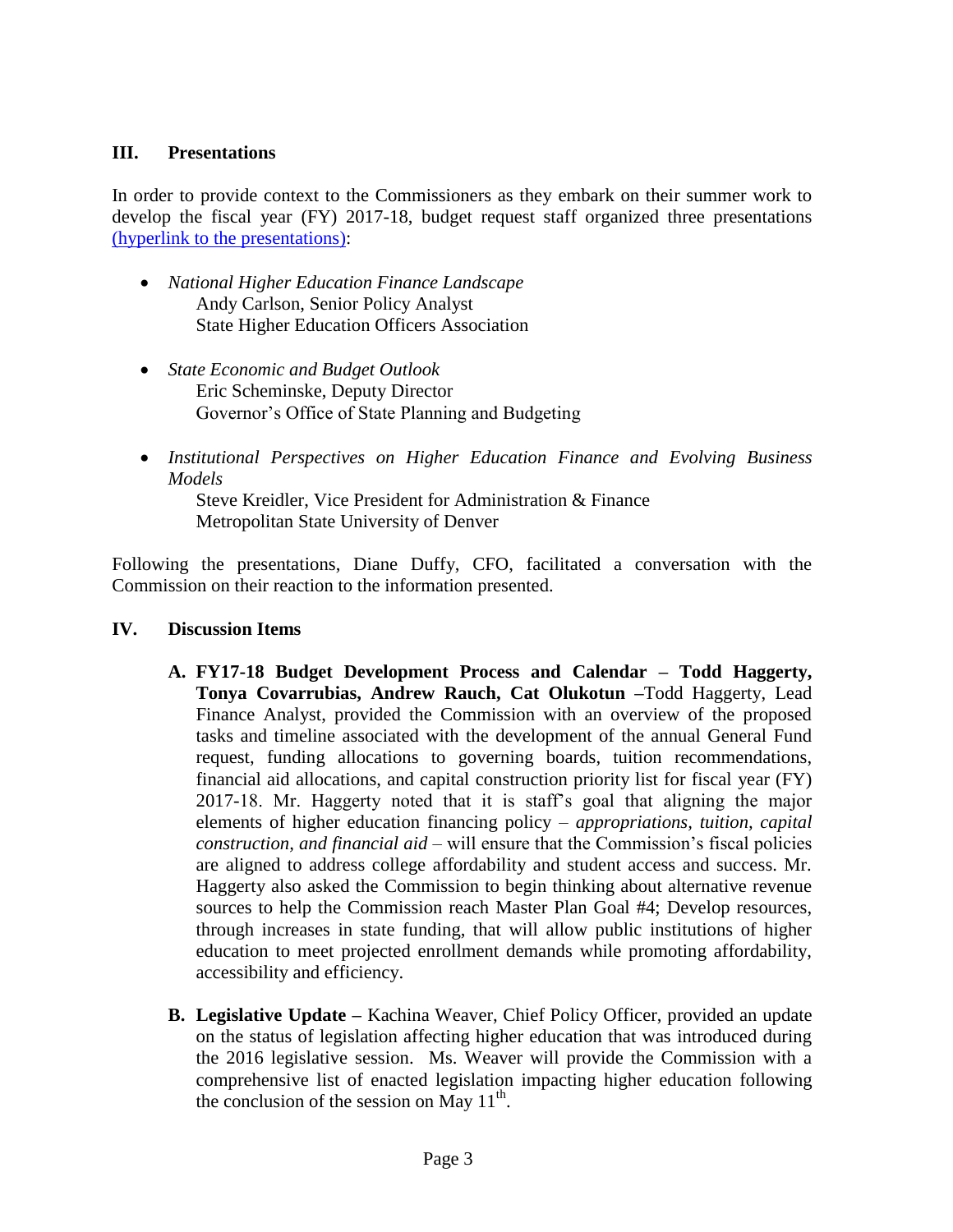- **C. Concurrent Enrollment Report -** Michael Vente**,** Research and Information Policy Analyst, presented this year's Concurrent Enrollment report. This is a joint report that prepared with significant input from CDE. Mr. Vente outlined several highlights from the report.
	- o Nearly 30 percent of Colorado 11th- and 12th-graders, 35,713 high school students, participated in concurrent enrollment, ASCENT or other dual enrollment programs in 2014-15. Concurrent enrollment continues to see sustained increases in participation, up 13 percent statewide.
	- o Compared to the prior year, participation in concurrent enrollment programs increased dramatically among Hispanic students (26 percent increase), African American students (30 percent increase), and Native American/Alaskan Native students (39 percent increase).
	- $\circ$  A large majority of the concurrent enrollment hours taken by students, 93 percent, were passed in 2014-15. This is an improvement from the previous year's complete pass rate of 89 percent.
	- o Statewide, 94 percent of school districts and 84 percent of high schools offer concurrent enrollment programs.

Commissioner Anderson asked why Concurrent Enrollment programs were not present in the remaining 6 percent of school districts statewide. Carl Einhaus, Director of Student Affairs at DHE, explained that there were many factors that limited the delivery of Concurrent Enrollment programs in rural districts. These included a lack of teachers with sufficient credentials and financial constraints on rural districts, which cannot afford the district contribution to Concurrent Enrollment.

Commissioner Babbs asked how many students the state should aim to enroll in Concurrent Enrollment programs. Acting Executive Director Sobanet stated that reaching 50 percent of Colorado and 50 percent of  $11<sup>th</sup>$  and  $12<sup>th</sup>$  graders participating in Concurrent Enrollment would be a significant accomplishment.

# **V. Action Items**

**A. Recommend Approval of Charters for the Student Success and Academic Affairs Standing Committee and Fiscal Affairs and Audit Standing Committee** – Diane Duffy and Tim Flanagan, Chief Student Success and Academic Affairs Officer presented the Charters for the Fiscal Affairs and Audit Standing CCHE committee and the Student Success & Academic Affairs Standing CCHE Committee.

Commissioner Anderson moved to approve the Charters. The motion was seconded by Commissioner Kaufman and unanimously passed.

**B. Tuition Policy -** Todd Haggerty, Lead Financial Analyst, brought forward the recommended changes to the Commission's Tuition Policy. Mr. Haggerty summarized the Commission's year long process to develop new tuition policies and the impact of the General Assembly's actions on tuition. He noted the changes to the policy when it was first introduced to the Commission as a